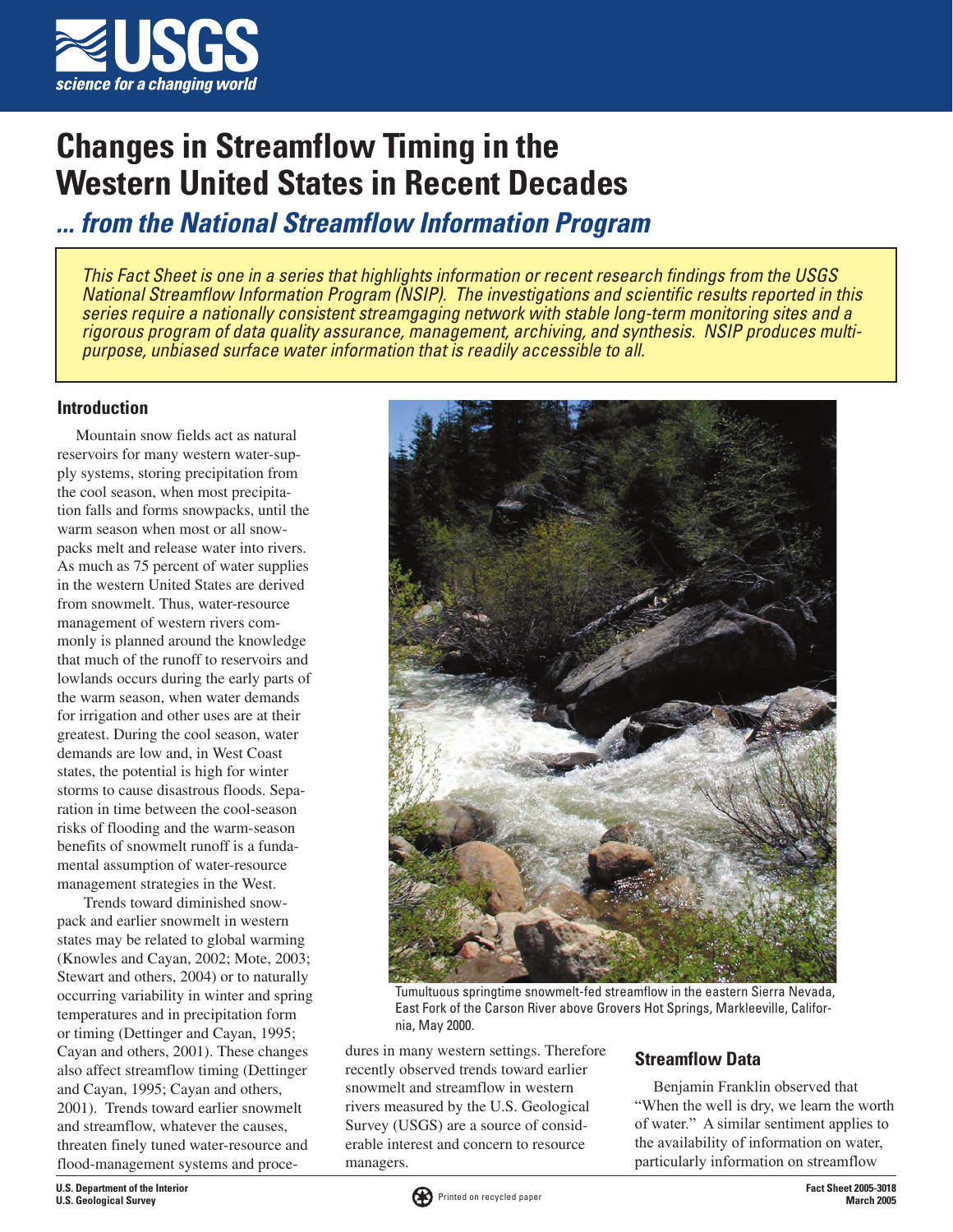magnitude and timing. Streamflow information is required for numerous water-facility design and operational needs, as well as for research bearing on the long-term implications of climate variability and human activities. The USGS has been measuring and recording streamflows in the western United States since the late 19<sup>th</sup> century. Because USGS streamflow data (*http://waterdata. usgs.gov/usa/nwis/sw*) are collected to consistent national standards, span long periods of time, cover the full range of streamflow from floods to droughts, and include observations for unregulated natural streams, they can be analyzed to determine when and where snowmelt and streamflow-timing vary.

Streamflow timing can be described by many different measures, depending on data availability and on the aspects of streamflow timing that are of most concern. Roos (1991) and Dettinger and Cayan (1995) analyzed the frac-

tions of annual streamflow that occur in spring and summer seasons, because this fraction of total flow is, in many waterresource systems, the most readily stored and distributed for warm-season uses. Cayan and others (2001) characterized streamflow timing by the day of year when wintertime low-flow conditions rapidly transition to springtime high-flow conditions with the onset of warm-season snowmelt. These "spring-pulse dates" are important because they indicate the timing of snowmelt and the divide between winter and spring conditions. Stewart and others (2004) characterized streamflow timing by the "center of volume" of each year's hydrograph. The center-of-volume date is the date by which roughly half of the streamflow for a year has passed. These center-of-volume dates provide direct measures of overall streamflow timing based on runoff conditions throughout the year.

## April-July Flows as Fraction of Water-Year Total 0.7 0.6 Spring Fraction 0.5 0.4 0.3  $\bullet$  $0.2$   $-$ <br>1900 1900 1920 1940 1960 1980 2000

#### **Changes in Streamflow Timing**

Annual streamflow in most western rivers has come progressively earlier during the past several decades. The longterm tendency of springtime streamflow (that fraction of overall flow that occurs from April to July) to decline during the 20th century in the central and northern Sierra Nevada is shown as a fraction of overall flow in figure 1. Regressions of data prior to the 1945 indicate no statistically significant trend, whereas regression of data after 1945 show a clear statistically significant trend toward earlier streamflow. As the springtime fractions of yearly flows have declined, the fraction in winter, and especially flows in March, have increased. These results broadly reflect a regional trend toward warmer winters and springs during the same period (fig. 2).

Changes in daily streamflow variations and center-of-volume dates of western rivers can be illustrated by comparing

Figure 1. April - July streamflow in eight major rivers of the western Sierra Nevada, California, as a fraction of water-year (October through September) total streamflow. Dots indicate yearly values, blue curve is 9-year moving averages, and dashed line is linear trend prior to 1945 and solid line is trend after 1945.

Figure 2. Springtime temperature trends in North America, 1950-1997, using gridded temperature anomalies from Peterson and Vose (1997).

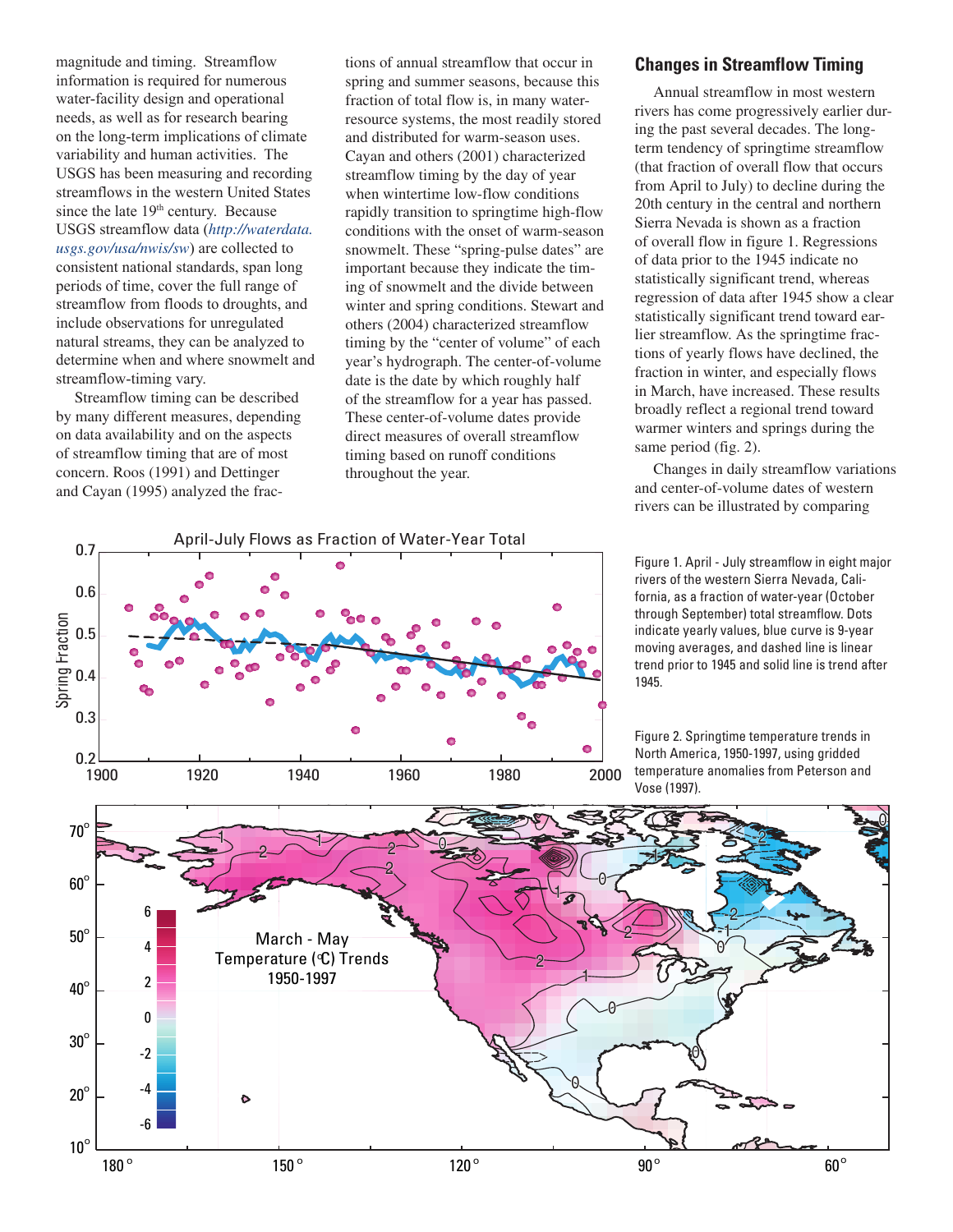

Figure 3. (a) Comparison of mean daily streamflows in the Clark Fork Yellowstone River, Wyoming, during the 1950s and 1990s, and (b) center-of-volume dates for each year from 1922 to 2003, with the red curve showing the 9-year moving average and straight lines showing the trend before and after 1950.

mean measured flows in the Clark Fork Yellowstone River, Wyoming, during the 1950s with those during the 1990s (fig. 3a). The overall river discharges in these two decades were quite similar, with average flow rates of 27.8 cubic meters per second in the 1950s and 27.9 in the 1990s. In the 1990s, however, springtime flows were larger and late summer flows were smaller than in the 1950s. Thus, flow generally arrived earlier in the 1990s than in 1950s, with an average centerof-volume date that was about 4 days earlier in the 1990s than in the 1950s. The year-by-year history of center-of-volume dates for the Clark Fork Yellowstone River is shown in figure 3b, illustrating the general trend towards earlier flows in the river before, and especially after about 1950.

#### **Geographic Extent**

The geographic extent of the trends toward earlier streamflow in snow-fed

streams is shown in figure 4, with timing measured by the dates on which the snowmelt runoff adds a large initial surge to the rivers (fig. 4a) across the western conterminous states and by the center-ofvolume dates in rivers throughout western North America (fig. 4b). Both measures indicate that flows in many western streams arrive a week to almost 3 weeks earlier now than they did in the middle of the 20th century. The largest changes have been identified in the Pacific Northwest, but the trends also are present in the Sierra Nevada of California, in the Rocky Mountains, and through parts of British Columbia and southern Alaska.

The regional trend in streamflow timing developed in the midst of large yearto-year and basin-to-basin variations in both streamflow amounts and timing. The variations are due to contrasts in topographies, precipitation patterns, and snow conditions among the river basins. Trends toward later streamflow were detected in

a few western rivers. Despite the basinto-basin and year-to-year differences, however, over 90 percent of the stations with statistically significant trends in figure 4 have trended toward earlier runoff, signaling the breadth and strength of the regional trend in western states. The average center-of-volume date for rivers across the western United States is about 9 days earlier now than in the 1950s.

#### **Cause of Trends**

These trends in timing are most readily attributed to winter and spring warming, as depicted in figure 2, but that interpretation is complicated by recent trends toward more (or less) precipitation in some areas and by a broad trend towards slightly later precipitation. The causes of these long-term climatic trends remain uncertain. The observed streamflow timing and winter-spring warming trends are consistent with current projections of how greenhouse effects may influence western climates and hydrology; thus streamflow timing and trends may be attributed, in part, to global warming. The climate of the North Pacific Ocean basin, however, underwent a seemingly natural change toward warmer conditions in the eastern Pacific and western Americas around 1977 (Mantua, and others, 1997). This multidecadal change was part of a long-term cycle of climate fluctuations in the region and to an uncertain extent, has contributed to long-term climatic and hydrologic changes in the western states during the past 50 years. Continued and even enhanced streamflow monitoring and analysis of western snow-fed rivers will be needed to determine the precise natural and human-induced causes, and the likely future, of these western streamflow-timing trends. If the trends have natural origins, then they may well reverse themselves, but if they are driven by man-made influences on the climate system, the streamflow timing may continue to change. If the trends continue their present course, then the "natural reservoirs" provided by western snowfields will become progressively less useful for water-resources management, flood risks may change in unpredictable ways, and many mountain landscapes will endure increasingly severe summer-drought conditions.